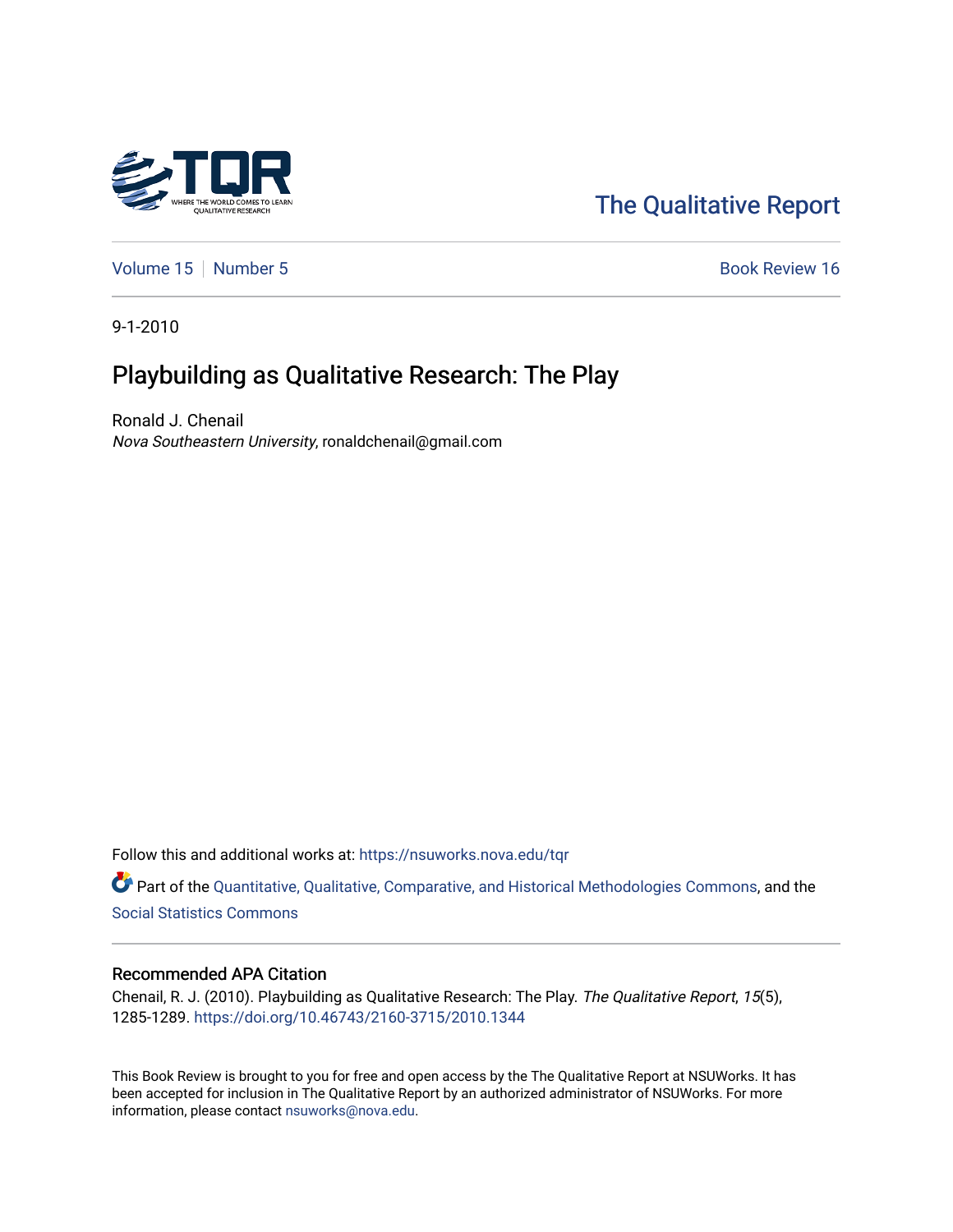

## Playbuilding as Qualitative Research: The Play

## Abstract

Joe Norris's book on playbuilding can cause readers to think quite differently about qualitative research and plays. His evocative text encourages researchers to engage their inner playwrights and to consider how we perform knowledge and how we mediate data in order to engender novel reactions from our research participants, readers, and ourselves.

## Keywords

Playbuilding, Qualitative Research, Arts-based Research

### Creative Commons License



This work is licensed under a [Creative Commons Attribution-Noncommercial-Share Alike 4.0 License](https://creativecommons.org/licenses/by-nc-sa/4.0/).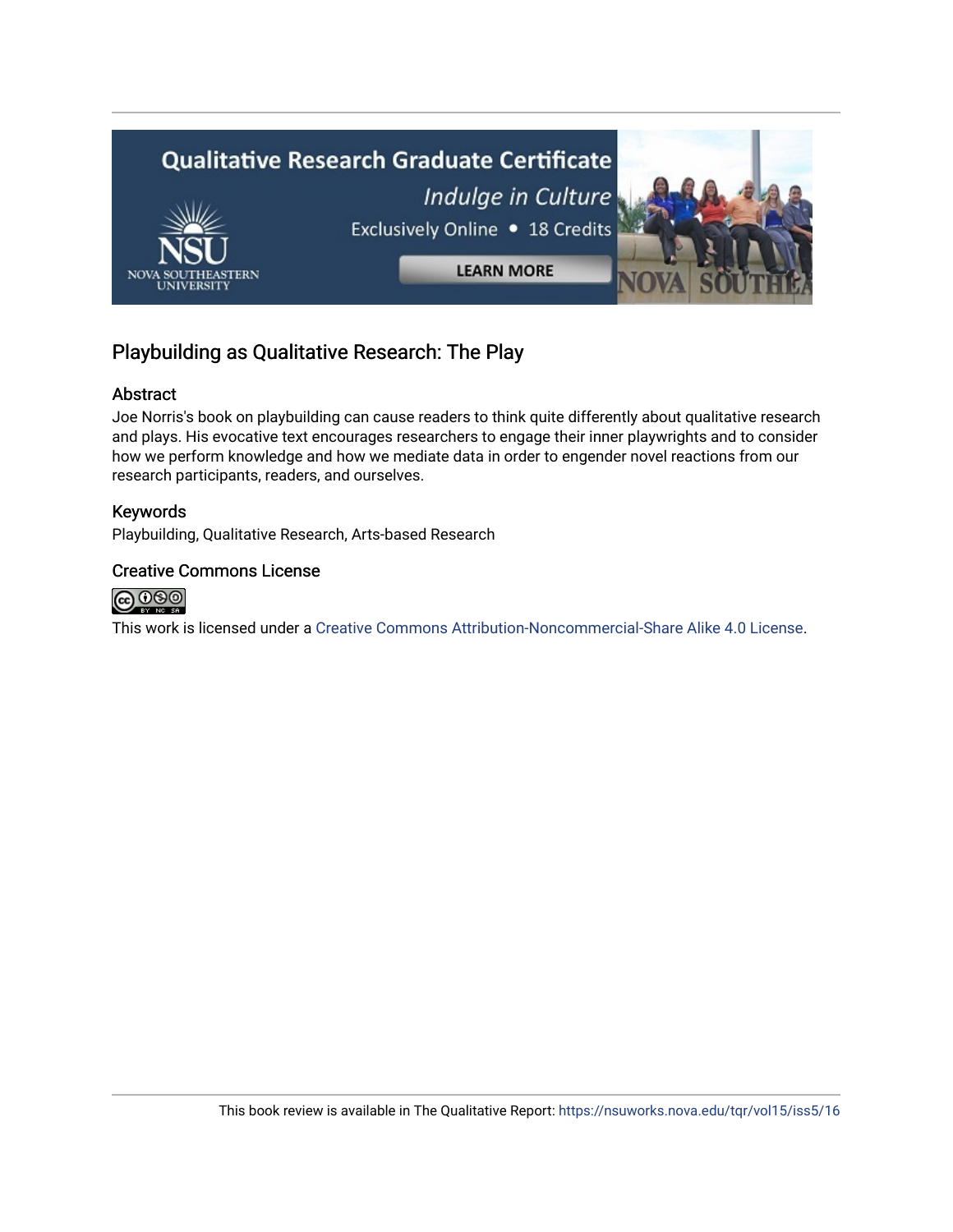## *Playbuilding as Qualitative Research***: The Play**

## Ronald J. Chenail

Nova Southeastern University, Fort Lauderdale, Florida, USA

*Joe Norris's book on playbuilding can cause readers to think quite differently about qualitative research and plays. His evocative text encourages researchers to engage their inner playwrights and to consider how we perform knowledge and how we mediate data in order to engender novel reactions from our research participants, readers, and ourselves. Key Words: Playbuilding, Qualitative Research, and Arts-based Research* 

### **Cast**

Ron: A book reviewer

Joe: A book author

Ron: (*standing in the center of the stage, holding a book in one hand, and holding his head with his other hand*) Joe, you really need to stop messing with my head.

Joe: (*entering from stage left*) Whatever do you mean?

Ron: It's your new book, *Playbuilding as Qualitative Research* (Norris, 2010); it's got me thinking too much.

Joe: Thinking about what?

Ron: About what I think research is, about what I think research does.

Joe: That's great to hear, Ron, because that's one of the reasons I wrote the book.

Ron: To make me suffer?

Joe: No, to get folks like you to think about how they think about research. And for that matter, I want to get folks thinking about art too. And maybe, just maybe, that research and art can be the same thing. How's your head feeling now?

Ron: It's still spinning, but I think the direction changed.

Joe: You're strange, Ron.

Ron: I've heard that before!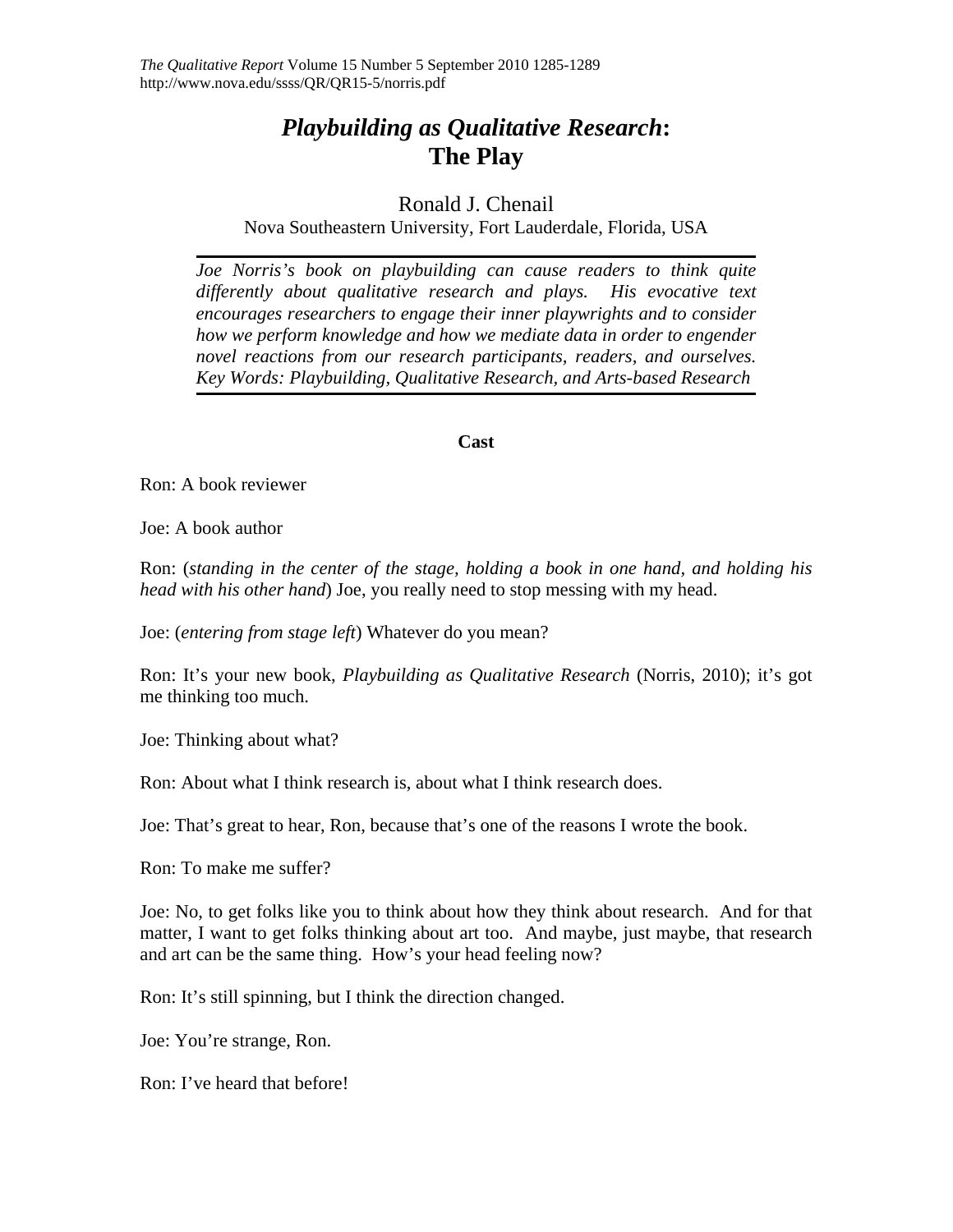Joe: Well, Ron, since you're such a nice guy to review my new book, I think I should help you with your head-spinning condition and share a little about *Playbuilding* and how I think it can be used to understand qualitative research and to open up readers' eyes to see how a collaborative arts-based research approach can be evocative and healing.

Ron: Wow, all of that is in this one book?

Joe: Yes, and more!

Ron: Okay, let me hear your best pitch!

## (*Ron sits down on a bench and Joe moves to center stage*)

Joe: Well, I was first introduced to playbuilding or, as it is more commonly known, "Collective Creation" back in the 1970s, and I fell in love with the approach because it helped me to find a way to create a different relationship between my students and me and between us and our audiences. It also helped me to see that we could blur the distinctions between who was the author and who was the actor, and in some cases who was the audience. It liberated us from our hardened categories of who's who and most interesting of all it was a very creative way of being creative!

Ron: Yes, I liked that part of the book especially how it seemed everywhere you went after grad school someone wanted you to put on a play in some form or another. You seemed to be in one of those Judy Garland-Mickey Rooney movies!

Joe: Well, Busby Berkeley I ain't (*Joe feigns some dance steps*), but the feel's the same. It's exciting to work creatively, especially when that collaboration can help people find a voice and that performance can help to bring focus to personally and socially critical issues such as prejudice and oppression.

Ron: Okay, that's when collective creation became "Mirror Theatre" –sort of like the same turn qualitative researchers take when they see who and what they study can bring attention to marginalized groups or to folks who have been silenced in some manner.

Joe: So, you did read the book!

Ron: Yeah, sometimes I do read the books I review! (*spoken with sarcasm*)

Joe: Well, then you already know that the series of projects I did as a part of the "Safe and Caring Schools" initiative in Canada helped me to see the power in playbuilding and performance. This process also led me to see how much stronger presenting the results of our work in the form of a play seemed when compared to disseminating the results of research as a paper or chapter. The form in which the information is presented can amplify the material, engage the audience, and in some instances, can say as much as the content being presented!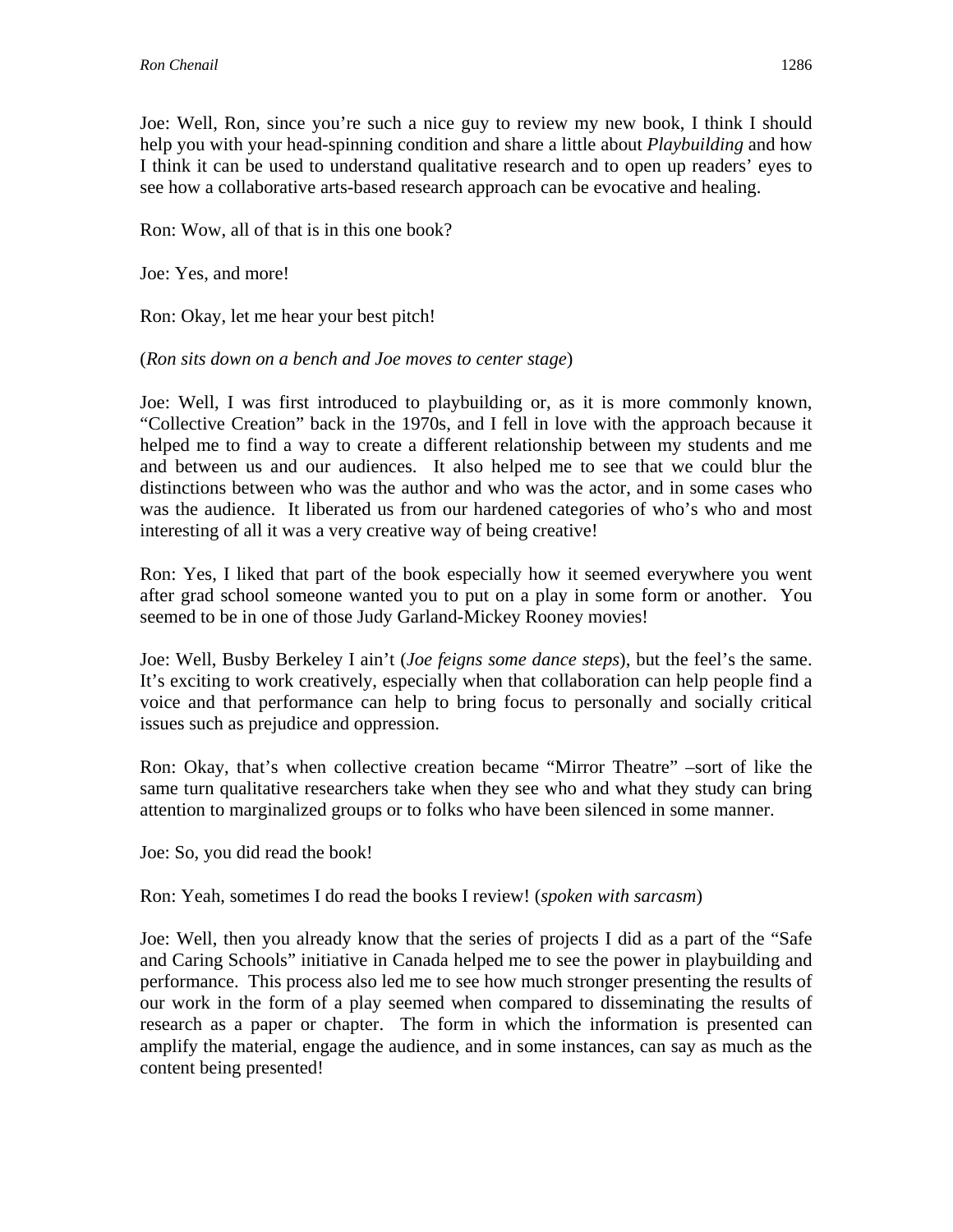Ron: Sort of like presenting the review of a book about plays in the form of a play! (*Ron and Joe look out to the audience with strange smiles on their faces*)

Joe: Yeah, who would do something as obvious as that!

Ron: Not me (*He says with an innocent look*)

Joe: Well, where were we?

Ron: I think, if my memory serves me, you were about to tell me how your work with the Mirror Theatre productions got you to think more about the connections between art and research. I was going to say it was your *reflections* on Mirror Theatre that led to this insight, but I don't like relying on such cheap puns to get a laugh or two.

Joe: Yes, I, too, take great *panes* (*with emphasis*) to avoid using puns about mirrors.

Ron: And that's what I like about you!

Joe: Okay, okay, I'll stop *mirroring* you and get on with the tale.

Ron: Yes, it *reflects* badly on you when you do so.

Joe: Stop, you're *cracking* me up!

Ron: Yes, but when you peered through the crack in the mirror you saw what drama could bring to research and what research could bring to drama.

Joe: Exactly—that was it—when all of the pieces began to fit together. I realized I could enhance the collective creation process in Mirror Theatre by using all sorts of techniques from qualitative research like interviewing, participant observation, and thematic analysis; and my experiences in Mirror Theatre also helped me to see better how I could bring greater production values to the way I presented my research findings and how I could creatively involve my co-researchers throughout the research process.

Ron: One big happy family!

Joe: Well, yes, it was delightful to conceive, create, and conduct these plays, but it was also emotionally challenging to deal with the topics we were taking on. Kids talking about being bullied, about being discriminated against, about being made to feel not important and then them hearing and seeing their real-life episodes being performed on stage could be emotionally draining for all of us.

Ron: Yes, so much for the emotionally-detached researcher!

Joe: That's right, but we can end up seeing that this emotional investment can bring wonderful feeling in return as we give voice to the silenced, put into the spotlight that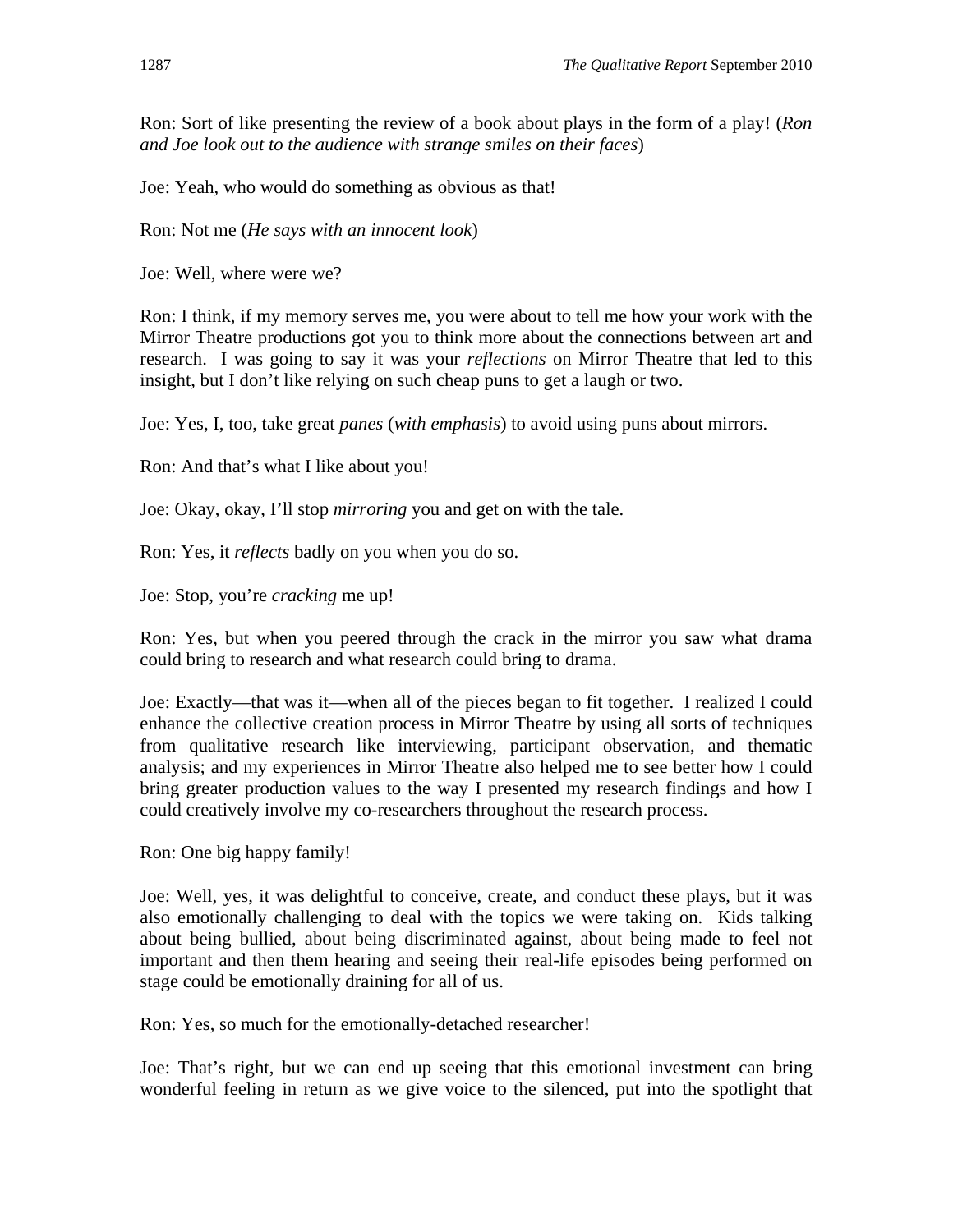which has been left in the dark too long, and bring audiences into a space where they can never quite see their world in the same way again.

Ron: See that's what got my head spinning in the first place!

Joe: What do you mean? (*Joe sits down next to Ron who pops up from the bench*)

Ron: Well, just when I was all comfortable thinking I knew just what qualitative research is, how to conduct it, how to present the results, and especially how to judge the quality of it all, here comes your book with all of its genre-bending, category-blurring, deconstructing, reconstructing, unconstructing rhetoric. I read the plays, go back to the sections on how to create these productions, then back to plays again, and I can see how the productions can be seen as renderings of the data produced by the collective process. I can even see how you have a discussion section after your plays when you can discuss the implications and limitations of the work. It's just that I really hadn't thought about how similar research and art can be and what can happen when we push past the metaphor and take seriously what research can be when we embrace its artistry. It's just taken me some time to figure this metaphor out!

Joe: Yes, life becomes very interesting when our figures become literal! That's what the book is all about. Research like art and art like research have evocative qualities, but we sometimes get so overly concerned with addressing the gaps in the literature and contributing knowledge and information that we miss the emotional, the ethical, the moral, and the performative provocation that sharing narratives can be, even when they come from humble beginnings such as data.

Ron: Data as star—I think I wrote that phrase one time (*Ron's shameless attempt to get readers to check out his 1995 paper on presenting qualitative research*), but now it means something very different to me. Data carefully collected, and analyzed, and represented on stage as lines spoken in a play can have a tremendous effect on the actors, the researchers, the teachers, and the readers, er, I mean audiences as they are all drawn into the production. So the play really is the thing!

Joe: Yes, sweet prince I think you got it!

Ron: Ay, there's the rub!

Joe: What rub?

Ron: Well, you see I edit this journal and I write all these papers, but now I have this desire to write plays and perform my research. How can I go back to writing reviews in my old, comfortable narrative fashion?

Joe: Oh, I think you'll come up with something creative!

Ron: Let's hope so!